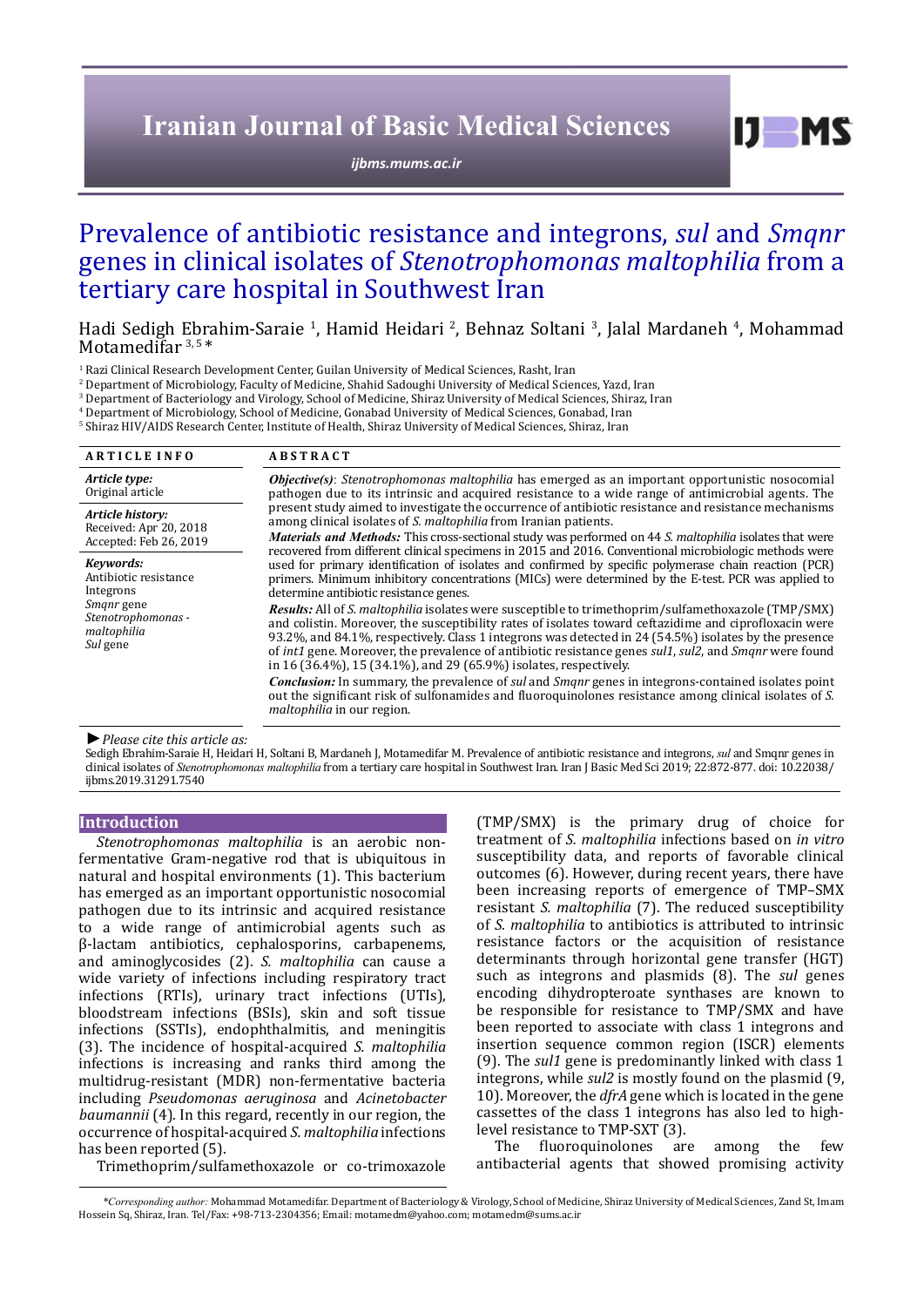against S*. maltophilia*; however, resistance against these antibiotics has increased in the last few years (11). *S. maltophilia* contains a novel chromosomally-encoded *S. maltophilia qnr* gene named *Smqnr*, which confers low-level resistance to quinolone antibiotics (12). This gene encoding protein contains pentapeptide repeats that protect DNA gyrase and topoisomerases against fluoroquinolones (12). Previously, Malekan *et al.* as the only available report on the prevalence of antibiotics resistance mechanisms among clinical isolates of *S. maltophilia* in the capital of Iran showed the presence of *sul* and *Smqnr* genes in integrons containing isolates (13).

Because of high efficiency at up-regulating or acquiring antibiotic resistance genes, Gram-negative bacteria are a particular concern for public health (14). Moreover, due to the lack of local information on the prevalence of antibiotic resistance and related mechanisms, we aimed to investigate the occurrence of antibiotic resistance and antibiotic resistance mechanisms among clinical isolates of *S. maltophilia* from hospitalized patients in Southwestern Iran. These findings can provide a good epidemiological background to contribute to the international data of *S. maltophilia* antibiotic resistance in clinical settings.

# **Materials and Methods**

# *Research location and strategy*

This cross-sectional study was performed on a total of 44 consecutive and non-duplicated (one per patient) *S. maltophilia* isolates from hospitalized patients in Nemazee Teaching Hospital from August 2015 to March 2016. *S. maltophilia* isolates were recovered from different clinical specimens including blood, endotracheal tube, sputum, peritoneal, and nasal discharge. Nemazee is a major teaching hospital affiliated to Shiraz University of Medical Sciences located in Southwestern Iran. This study was approved by the Ethics Committee of Shiraz University of Medical Sciences (IR.SUMS.REC.1394.S573), and is in compliance with the declaration of Helsinki.

# *Specimens and bacterial identification*

The suspected non-glucose fermenting Gramnegative bacilli isolates were identified as *S. maltophilia*

**Table 1.** List of used primers in the present study

by using the colonial morphology on blood agar (Merck, Germany), positive DNase test, and API 20E strip (API-bioMérieux, France) and confirmed by primers targeting the 23S rRNA gene as previously described (15). The identified isolates were kept at -80  $\degree$ C for further investigations.

# *Antimicrobial susceptibility testing*

Minimum inhibitory concentrations (MICs) were determined by the E-test (Lioflichem, Italy) as described by the Clinical and Laboratory Standards Institute's (CLSI) recommendation (16). The following agents were included: trimethoprim/sulfamethoxazole (TMP/ SMX), ciprofloxacin, ceftazidime, and colistin. CLSI 2017 interpretive criteria were used for each antibacterial agent. Control strains for susceptibility testing were *Pseudomonas aeruginosa* ATCC 27853. Ciprofloxacin and colistin breakpoints of CLSI 2017 for *Acinetobacter* spp. were used to determine susceptibility.

#### *DNA extraction and Molecular genotyping*

The boiling method was used to extract genomic DNA as described previously (17). Simplex polymerase chain reaction (PCR) was used to determine the presence of sulfonamide (*sul1* and *sul2* genes) and quinolones (*Smqnr*) resistance genes and class 1 to 3 integrons by specific primers for integrase genes (*intI1*, *intI2*, and *intI3*) as described previously (12, 18, 19). All used primers in the present study are listed in Table 1; they were all obtained from Pishgam Biotech Co, Tehran, Iran. The cycling conditions were set up as follows: 5 min at 95 °C as initial denaturation, 30 cycles of denaturation at 95 °C for 60 sec, annealing (the temperature depended on the primer sequence), extension at 72 °C for 50 sec, and final extension at 72 °C for 5 min on a T100™ thermal cycler (Bio-Rad, Hercules, CA, USA). PCR products were separated by electrophoresis in 1.5% agarose gels with 1X TAE (Tris/Acetate/EDTA) buffer. DNA bands were observed by staining with safe stain load dye (CinnaGen Co., Iran) and visualized under UV illumination. The purified PCR products for each gene were submitted for sequencing (Bioneer Co., South Korea), and sequences were compared using online BLAST software (http:// www.ncbi.nlm. nih.gov/BLAST/).

| Primer     | Oligonucleotide sequence (5' to 3') | Gene              | Reference                            |
|------------|-------------------------------------|-------------------|--------------------------------------|
| 23S rRNA-F | GCTGGATTGGTTCTAGGAAAACGC            | 23S rRNA          | (15)                                 |
| 23S rRNA-R | ACGCAGTCACTCCTTGCG                  |                   |                                      |
| $IntI1-F$  | GGTCAAGGATCTGGATTTCG                | intI1             | (19)                                 |
| $IntI-R$   | ACATGCGTGTAAATCATCGTC               |                   |                                      |
| $IntI2-F$  | CACGGATATGCGACAAAAAGGT              | intI2             |                                      |
| $IntI2-R$  | GTAGCAAACGAGTGACGAAATG              |                   |                                      |
| IntI3-F    | AGTGGGTGGCGAATGAGTG                 | int <sub>13</sub> |                                      |
| $IntI3-R$  | TGTTCTTGTATCGGCAGGTG                |                   |                                      |
| $Sul1-F$   | CTTCGATGAGAGCCGGCGGC                | sul1              |                                      |
| $Sul1-R$   | GCAAGGCGGAAACCCGCGCC                |                   |                                      |
| $Sul2-F$   | TCGTCAACATAACCTCGGACAG              | sul2              |                                      |
| $Sul2-R$   | GTTGCGTTTGATACCGGCAC                |                   |                                      |
| Smgnr-F    | ACACAGAACGGCTGGACTGC                |                   |                                      |
| Smgnr-R    | TTCAACGACGTGGAGCTGT                 | Smgnr             | (19)<br>(19)<br>(18)<br>(18)<br>(12) |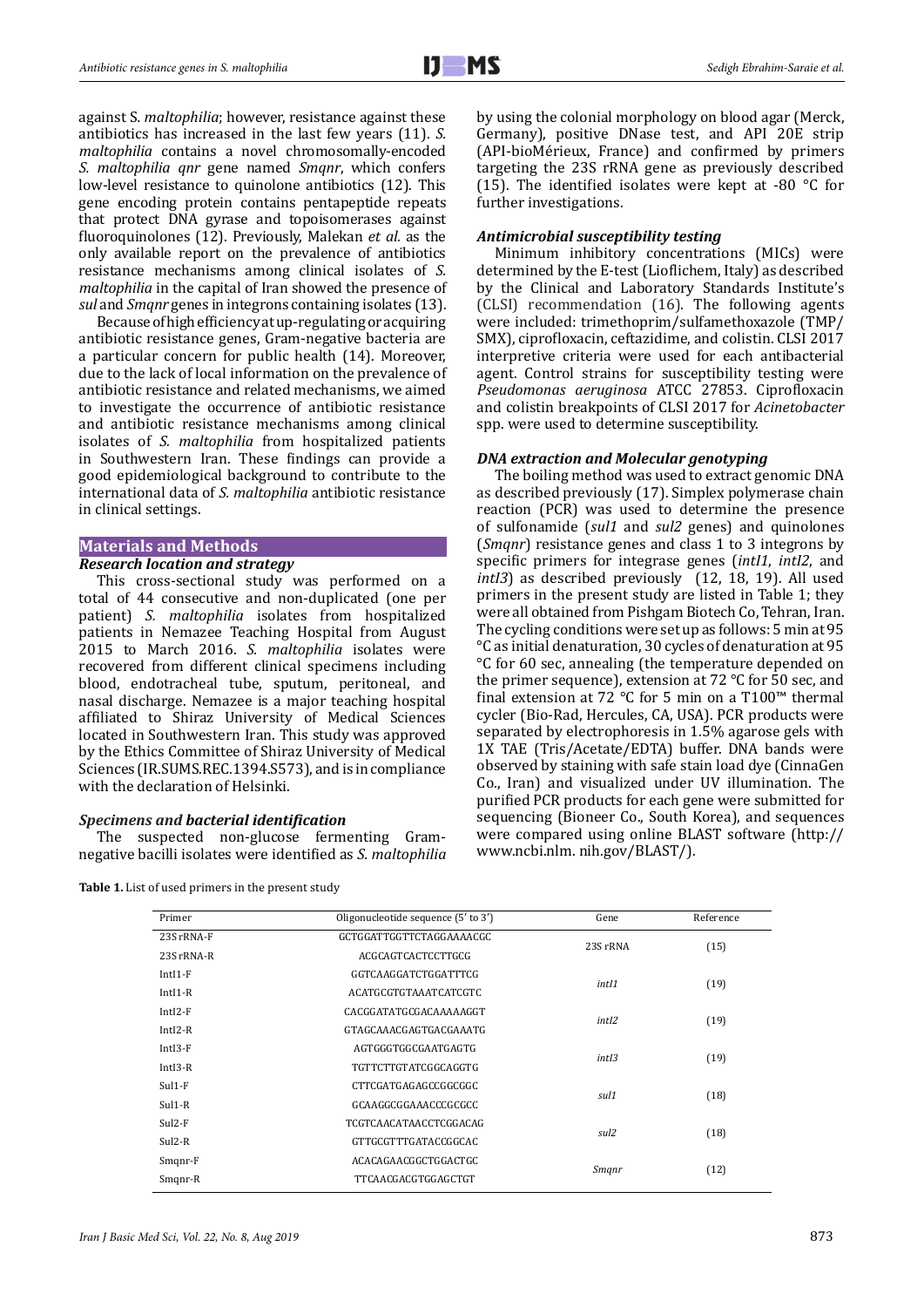

**Figure 1.** Agarose gel electrophoresis of polymerase chain reaction (PCR) products for *sul1*, *sul2*, and *Smqnr* genes. In figures, M: 100 bp DNA size marker

**Table 2.** Demographic data of studied patients with *Stenotrophomonas maltophilia* infection

| Characteristic      |               | No | $\%$                  |  |  |
|---------------------|---------------|----|-----------------------|--|--|
|                     | $Mean \pm SD$ |    | $25.3 \pm 32.1$ years |  |  |
| Age                 | Median        |    | 6 years               |  |  |
|                     | Range         |    | 1 month to 90 years   |  |  |
|                     | Male          | 24 | 54.5                  |  |  |
| Gender              | Female        | 20 | 45.5                  |  |  |
|                     | <b>NICU</b>   | 23 | 52.3                  |  |  |
|                     | ICU           | 14 | 31.8                  |  |  |
| Isolation ward      | General       | 5  | 11.4                  |  |  |
|                     | medicine      |    |                       |  |  |
|                     | Transplant    | 1  | 2.3                   |  |  |
|                     | Surgery       | 1  | 2.3                   |  |  |
| Source of infection | <b>BSI</b>    | 39 | 88.6                  |  |  |
|                     | <b>RTI</b>    | 5  | 11.4                  |  |  |

BSI: bloodstream infection, RTI: respiratory tract infection; NICU: neonatal intensive care unit; ICU: intensive care unit

# *Statistical analyses*

Statistical analysis was performed using SPSS<sup>TM</sup> software, version 21.0 (IBM Corp., USA). The results were presented as descriptive statistics in terms of relative frequency. Chi-square or Fisher's exact tests were used to analyze the results wherever needed. *P*-value <0.05 was considered statistically significant.

#### **Results**

Totally, 44 clinical isolates of *S. maltophilia* were included in the present study. *S. maltophilia* isolates were obtained from 24 (54.5%) male and 20 (45.5%) female subjects with a mean age of  $25.3 \pm 32.1$  years, ranging from 1 month to 93 years. The most frequent source of bacterial isolation was from BSIs 33 (88.6%) followed by RTIs 5 (11.4%). The majority of patients were hospitalized in neonatal intensive care units (NICUs) (52.3%) followed by intensive care units (ICUs) (31.8%), and general medicine wards (11.4%). Demographic data of patients is summarized in Table 2.

The full results of antibiotic susceptibility testing including MIC50 and MIC90 (MIC at which 50% and 90% of isolates were inhibited) of the tested isolates are shown in Table 3. Overall, all isolates of *S. maltophilia* were susceptible to TMP/SMX and colistin. Moreover, the susceptibility rates of isolates toward ceftazidime and ciprofloxacin were 93.2% and 84.1%, respectively. The MIC50/MIC90 of TMP/SMX, ciprofloxacin, ceftazidime, and colistin were 0.19/0.38 µg/ml, 0.38/2 µg/ml, 3/8 µg/ml, and 0.25/1.5 µg/ml, respectively.

PCR amplification of the three classes of integrons genes showed that 24 (54.5%) of isolates carried class 1 integrons by detection of the *intI1* gene. Neither class 2 nor class 3 integrons were found among all of the isolates by the absence of *intI2* and *intI3* genes. Sulfonamide resistance determinants, *sul1* and *sul2,* were detected in 16 (36.4%) and 15 (34.1%) of isolates, respectively. Meanwhile, the co-occurrence of *sul1* and *sul2* genes was detected in nine (20.5%) isolates, and totally 22 (50%) isolates were positive for *sul* genes. The presence of *sul1* was significantly associated with class 1 integrons (*P<*0.007), while three class 1 integrons-negative isolates carried the *sul1* gene. Finally, quinolones resistance gene (*Smqnr*) was found in 29 (65.9%) of isolates. All of the ciprofloxacin non-susceptible isolates contained the *Smqnr* gene (*P<*0.038). The distribution of antibiotic resistance genes based on the source of isolation is demonstrated in Table 4.

**Table 3.** Minimum inhibitory concentrations (MICs) and susceptibility profiles of *Stenotrophomonas maltophilia* for the tested antimicrobial agents

| Antibiotic    | MIC in $\mu$ g/ml |       |      |      |                |              |                |                |                |                |                         |             |   |             |                          |           |
|---------------|-------------------|-------|------|------|----------------|--------------|----------------|----------------|----------------|----------------|-------------------------|-------------|---|-------------|--------------------------|-----------|
|               | 0.094             | 0.125 | 0.19 | 0.25 | 0.38           | 0.5          | 0.75           | $\overline{1}$ | 1.5            | 2              | $\overline{\mathbf{3}}$ | $4^{\circ}$ | 6 | - 8         | 12                       | $\geq$ 32 |
| TMP/SMX       | 2                 | 11    | 21   | 5    | $\overline{4}$ | 1            |                |                |                |                |                         |             |   |             |                          |           |
| Ciprofloxacin | 2                 | 5     | 2    | 11   | $\mathcal{I}$  | 2            | $\overline{4}$ | $\overline{4}$ | <sup>1</sup>   | 3 3            |                         |             |   |             |                          |           |
| Ceftazidime   |                   |       |      |      |                | $\mathbf{1}$ | $\mathbf{1}$   | $4^{\circ}$    | $\overline{4}$ | 6              | 11                      | 7           |   | $4 \quad 3$ | $\overline{\phantom{a}}$ | -1        |
| Colistin      |                   |       | 9    | 19   | 9              |              |                | $\mathbf{1}$   | $\mathbf{2}$   | $\overline{4}$ |                         |             |   |             |                          |           |

MIC50s are underlined, and MIC $s_{90}$  are in boldface TMP/SMX: trimethoprim/sulfamethoxazole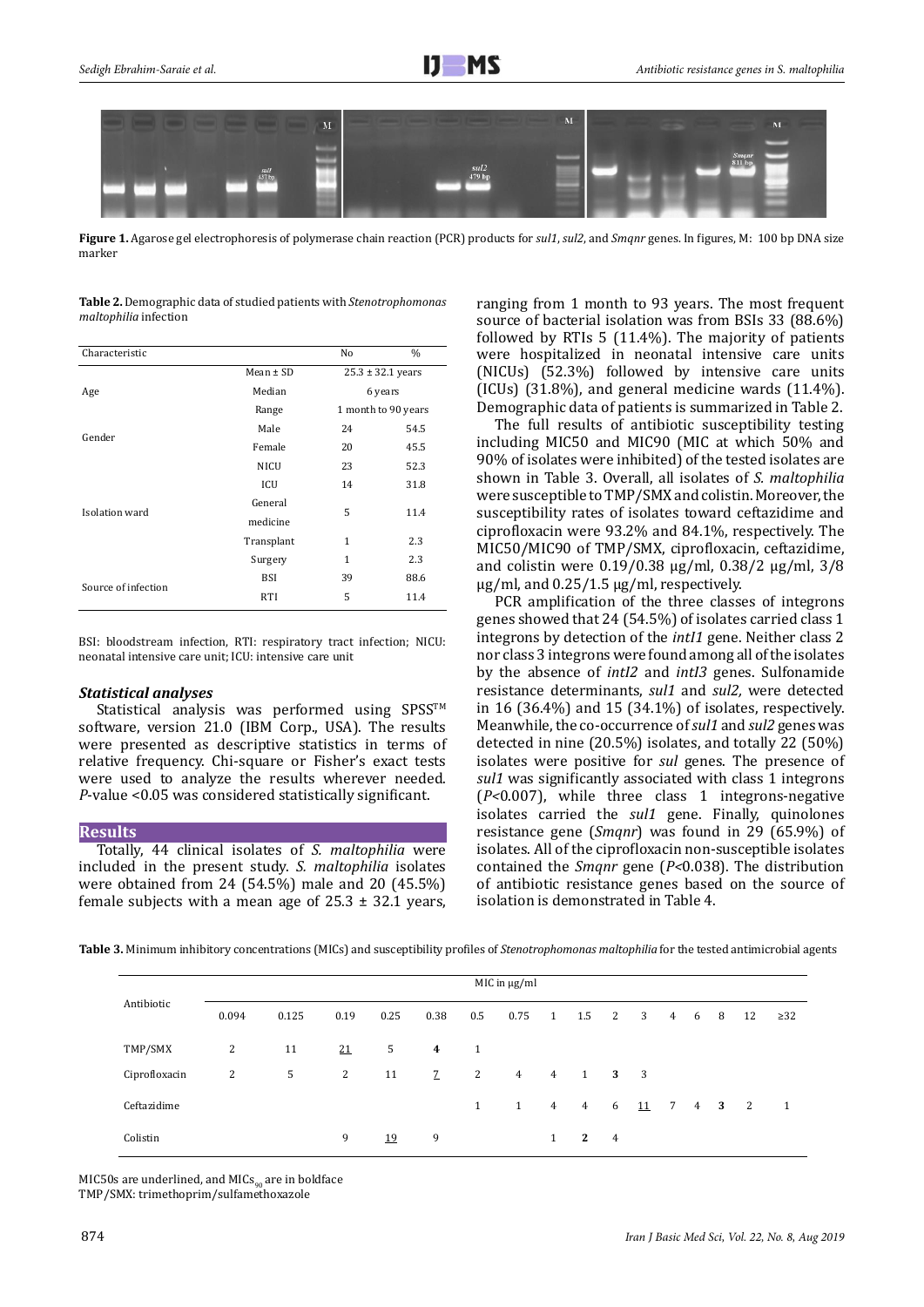| Source of infection | Class 1 integrons | sul1      | sul2      | Smanr     |  |  |
|---------------------|-------------------|-----------|-----------|-----------|--|--|
|                     | No. (%)           | No. (%)   | No. (%)   | No. (%)   |  |  |
| $BSI(N = 39)$       | 21 (53.8)         | 14 (35.9) | 14 (35.9) | 25(64.1)  |  |  |
| $RTI (N = 5)$       | 3(60)             | 2(40)     | 1(20)     | 4(80)     |  |  |
| Total $(N = 44)$    | 24 (54.5)         | 16 (36.4) | 15 (34.1) | 29 (65.9) |  |  |

**Table 4.** The distribution of antibiotic resistance genes based on the source of isolation

BSI: bloodstream infection; RTI: respiratory tract infection

# **Discussion**

In recent years, there has been a significant increase in the occurrence of *S. maltophilia* nosocomial infections, particularly in ICUs (5, 6, 20). This unfortunate trend is a consequence of underlying debilitating diseases and poor immunity state of ICU patients and other factors including extensive use of antibiotics (5, 6, 21).

Due to the intrinsic antibiotic-resistant nature of *S. maltophilia*, the therapeutic options are limited to a few antibiotic agents including TMP/SMX, ceftazidime, ticarcillin-clavulanate, minocycline (22). In our results, fortunately, the rates of resistance toward the drug of choice for treatment of *S. maltophilia* infections were scarce. Previously, three separate reports from north of Iran showed that the susceptibility rate of clinical isolates toward TMP/ SMX was 82–100%, 80–100% for fluoroquinolones, while this rate for ceftazidime was 0–82% (13, 23, 24). Despite reports comparable to our findings, antibiotic resistance rates vary geographically. In this regard, our results are closest to the median values of susceptibility rates reported in several Asian countries including China, Taiwan, Thailand, Malaysia, Korea, and Japan, where susceptibility to TMP/SMX was 66.7–98.4%, 67.2–79.6% for fluoroquinolones, and 24.4–62.5% for ceftazidime (6, 25-29). However, compared to results reported by Farrell *et al.* from a worldwide collection of *S. maltophilia*, it seems that antibiotic resistance rates in Europe and American regions are slightly lower than in Asian countries (30). Moreover, in agreement with our findings, several studies showed promising *in vitro* activity of colistin against clinical isolates of *S. maltophilia*  (31, 32); however, increase in trend of colistin-resistant strains was also noted in some region (33).

As part of the HGT system, integrons have a significant role in the spread of resistance genes among the bacterial population (34). In our results, the prevalence of class 1 integron-integrase gene was estimated at 54.5%. The global prevalence of integrons-positive isolates of *S. maltophilia* can be found in the literature from different sources; however, the reported rates showed a great variation mostly linked to geographical distribution or source of isolation. Malekan *et al.* from North of Iran showed the prevalence of class 1 integrons in 14% of *S. maltophilia* isolates that were resistant to TMP/SMX (13). The prevalence of class 1 integrons in our study is lower than those reported in Korea (6%) (29), India, (8.5%) (35), Turkey (12%) (36), Egypt (40.6%) (37), and Japan (45.5%) (38), whereas it is lower than those reported by two separate studies in China (64.7%, and 72.7%) (26, 39).

Two allelic forms of sulfonamides resistance determinants, *sul1* and *sul2* genes, have been associated with TMP-SMX resistance in *S. maltophilia* (9); therefore, the information regarding their distribution is essential to gain a close estimation of the burden of sulfonamideresistant strains for the development of effective healthcare practice. There is a significant variation in the reported prevalence of the *sul1* gene; however, it seems that based on previous reports, *sul1* is mostly associated with the presence of class 1 integrons and has a higher prevalence than the *sul2* gene in clinical isolates of *S. maltophilia* regardless of TMP/SMX resistance (13, 25, 26, 29, 39). In the present study, we report the prevalence of *sul1* and *sul2* genes; however, none of our isolates showed *in vitro* resistance to TMP/ SMX. Although, these findings are not uncommon since previously several reports showed the prevalence of *sul* genes in TMP/SMX-susceptible isolates (37, 39).

Fluoroquinolones are some of the most effective drugs used against *S. maltophilia* (1, 8). However, recent studies have demonstrated a trend in increasing resistance to fluoroquinolones (27). Previously, Malekan *et al.* in the North of Iran reported 10% of the resistant-isolates were positive for the fluoroquinolones resistanceassociated gene (*Smqnr*) (13). In Asian countries, the prevalence of *Smqnr* was reported ranging from 25% in China to 57.5% in Japan (4, 27, 40).

### **Conclusion**

In summary, the prevalence of *sul* and *Smqnr* genes in integrons-contained isolates points out the significant risk of sulfonamides and fluoroquinolones resistance among clinical isolates of *S. maltophilia* in our region. However, future investigation to find every other possible mechanism of resistance is necessary before reaching any comprehensive conclusion.

#### **Acknowledgment**

This study was supported by Shiraz University of Medical Sciences, Shiraz, Iran (grant no. 94-7560). This article was derived from the MSc thesis by Ms Behnaz Soltani under the supervision of Dr M Motamedifar.

### **Conflicts of Interest**

The authors declare that they have no competing interests.

#### **References**

1. Adegoke AA, Stenstrom TA, Okoh AI. *Stenotrophomonas maltophilia* as an emerging ubiquitous pathogen: looking beyond contemporary antibiotic therapy. Front Microbiol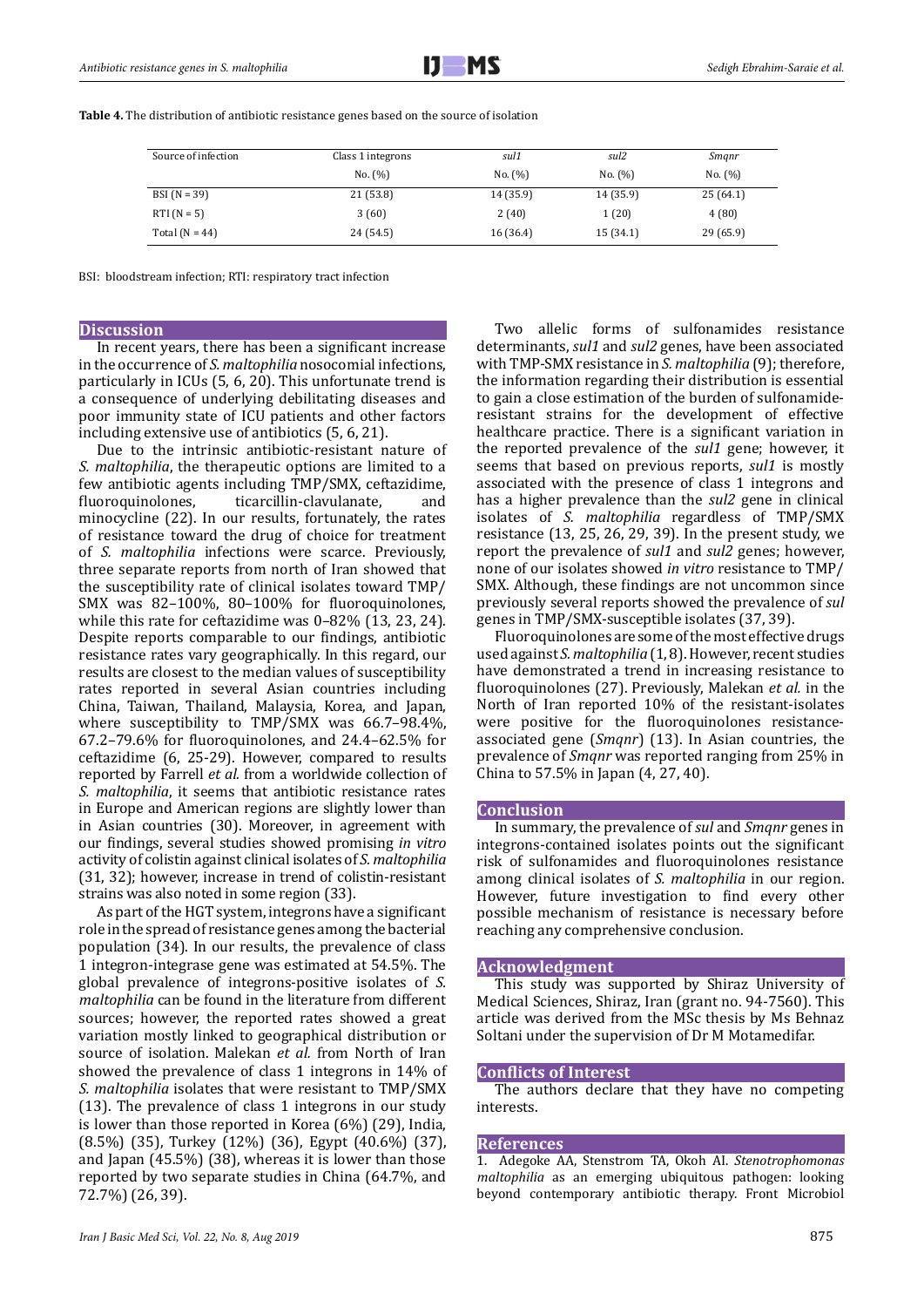### 2017; 8:2276.

2. Ansari SR, Hanna H, Hachem R, Jiang Y, Rolston K, Raad I. Risk factors for infections with multidrug-resistant *Stenotrophomonas maltophilia* in patients with cancer. Cancer 2007; 109:2615-2622.

3. Chang YT, Lin CY, Chen YH, Hsueh PR. Update on infections caused by *Stenotrophomonas maltophilia* with particular attention to resistance mechanisms and therapeutic options. Front Microbiol 2015; 6:893-912.

4. Jia W, Wang J, Xu H, Li G. Resistance of *Stenotrophomonas maltophilia* to fluoroquinolones: prevalence in a University Hospital and possible mechanisms. Int J Environ Res Public Health 2015; 12:5177-5195.

5. Motamedifar M, Heidari H, Yasemi M, Sedigh Ebrahim-Saraie H. Molecular epidemiology and characteristics of 16 cases with *Stenotrophomonas maltophilia* bacteraemia in pediatric Intensive Care Units. Ann Ig 2017; 29:264-272.

6. Neela V, Rankouhi SZ, van Belkum A, Goering RV, Awang R. *Stenotrophomonas maltophilia* in Malaysia: molecular epidemiology and trimethoprim-sulfamethoxazole resistance. Int J Infect Dis 2012; 16:e603-607.

7. Al-Jasser AM. *Stenotrophomonas maltophilia* resistant to trimethoprim-sulfamethoxazole: an increasing problem. Ann Clin Microbiol Antimicrob 2006; 5:23-25.

8. Sanchez MB. Antibiotic resistance in the opportunistic pathogen *Stenotrophomonas maltophilia*. Front Microbiol 2015; 6:658-704.

9. Toleman MA, Bennett PM, Bennett DM, Jones RN, Walsh TR. Global emergence of trimethoprim/sulfamethoxazole resistance in *Stenotrophomonas maltophilia* mediated by acquisition of sul genes. Emerg Infect Dis 2007; 13:559-565.

10. Soltani B, Heidari H, Ebrahim-Saraie HS, Hadi N, Mardaneh J, Motamedifar M. Molecular characteristics of multiple and extensive drug-resistant Acinetobacter baumannii isolates obtained from hospitalized patients in Southwestern Iran. Infez Med 2018; 26:67-76.

11. Ba BB, Feghali H, Arpin C, Saux MC, Quentin C. Activities of ciprofloxacin and moxifloxacin against *Stenotrophomonas maltophilia* and emergence of resistant mutants in an *in vitro* pharmacokinetic-pharmacodynamic model. Antimicrob Agents Chemother 2004; 48:946-953.

12. Gordon NC, Wareham DW. Novel variants of the Smqnr family of quinolone resistance genes in clinical isolates of *Stenotrophomonas maltophilia*. J Antimicrob Chemother 2010; 65:483-489.

13. Malekan M, Tabaraie B, Akhoundtabar L, Afrough P, Behrouzi A. Distribution of class I integron and smqnr resistance gene among *Stenotrophomonas maltophilia* isolated from clinical samples in Iran. Avicenna J Med Biotechnol 2017; 9:138-141.

14. Peleg AY, Hooper DC. Hospital-acquired infections due to Gram-negative bacteria. N Engl J Med 2010; 362:1804-1813.

15. Gallo SW, Ramos PL, Ferreira CA, Oliveira SD. A specific polymerase chain reaction method to identify *Stenotrophomonas maltophilia*. Mem Inst Oswaldo Cruz 2013; 108:390–391.

16. Wayne PA. Performance standards for antimicrobial susceptibility testing. Clinical and Laboratory Standards Institute (CLSI) 2017; 27th Informational Supplement.

17. Heidari H, Emaneini M, Dabiri H, Jabalameli F. Virulence factors, antimicrobial resistance pattern and molecular analysis of Enterococcal strains isolated from burn patients. Microb Pathog 2016; 90:93-97.

18. Byrne-Bailey KG, Gaze WH, Kay P, Boxall AB, Hawkey PM, Wellington EM. Prevalence of sulfonamide resistance genes in bacterial isolates from manured agricultural soils and pig slurry in the United Kingdom. Antimicrob Agents Chemother

2009; 53:696-702.

19. Machado E, Canton R, Baquero F, Galan JC, Rollan A, Peixe L*, et al.* Integron content of extended-spectrum-beta-lactamaseproducing *Escherichia coli* strains over 12 years in a single hospital in Madrid, Spain. Antimicrob Agents Chemother 2005; 49:1823-1829.

20. Brooke JS. *Stenotrophomonas maltophilia*: an emerging global opportunistic pathogen. Clin Microbiol Rev 2012; 25:2- 41.

21. Ghaffarian F, Hedayati M, Sedigh Ebrahim-Saraie H, Atrkar Roushan Z, Mojtahedi A. Molecular epidemiology of ESBLproducing *Klebsiella pneumoniae* isolates in intensive care units of a tertiary care hospital, North of Iran. Cell Mol Biol (Noisy-le-grand) 2018; 64:75-79.

22. Safdar A, Rolston KV. *Stenotrophomonas maltophilia*: changing spectrum of a serious bacterial pathogen in patients with cancer. Clin Infect Dis 2007; 45:1602-1609.

23. Nemati AH, Solgi H, Vaziri F, Shahcheraghi F. Antimicrobial susceptibility of *Stenotrophomonas maltophilia* clinical isolates from blood samples in Iran. J Med Microbiol Infect Dis 2015; 3:35-37.

24. Jamali F, Boroumand MA, Yazdani F, Anvari MS, Pourgholi L, Mahfouzi S*, et al.* Minimal inhibitory concentration of ceftazidime and co-trimoxazole for *Stenotrophomonas Maltophilia* using E-test. J Glob Infect Dis 2011; 3:254-258.

25. Paopradit P, Srinitiwarawong K, Ingviya N, Singkhamanan K, Vuddhakul V. Distribution and characterization of *Stenotrophomonas maltophilia* isolates from environmental and clinical samples in Thailand. J Hosp Infect 2017; 97:185- 191.

26. Hu LF, Chang X, Ye Y, Wang ZX, Shao YB, Shi W*, et al. Stenotrophomonas maltophilia* resistance to trimethoprim/ sulfamethoxazole mediated by acquisition of sul and dfrA genes in a plasmid-mediated class 1 integron. Int J Antimicrob Agents 2011; 37:230-234.

27. Kanamori H, Yano H, Tanouchi A, Kakuta R, Endo S, Ichimura S*, et al.* Prevalence of *Smqnr* and plasmid-mediated quinolone resistance determinants in clinical isolates of *Stenotrophomonas maltophilia* from Japan: novel variants of Smqnr. New Microbes New Infect 2015; 7:8-14.

28. Wu H, Wang JT, Shiau YR, Wang HY, Lauderdale TL, Chang SC. A multicenter surveillance of antimicrobial resistance on *Stenotrophomonas maltophilia* in Taiwan. J Microbiol Immunol Infect 2012; 45:120-126.

29. Chung HS, Kim K, Hong SS, Hong SG, Lee K, Chong Y. The sul1 gene in *Stenotrophomonas maltophilia* with high-level resistance to trimethoprim/sulfamethoxazole. Ann Lab Med 2015; 35:246-249.

30. Farrell DJ, Sader HS, Jones RN. Antimicrobial susceptibilities of a worldwide collection of *Stenotrophomonas maltophilia* isolates tested against tigecycline and agents commonly used for *S. maltophilia* infections. Antimicrob Agents Chemother 2010; 54:2735-2737.

31. Samonis G, Karageorgopoulos DE, Maraki S, Levis P, Dimopoulou D, Spernovasilis NA*, et al. Stenotrophomonas maltophilia* infections in a general hospital: patient characteristics, antimicrobial susceptibility, and treatment outcome. PLoS One 2012; 7:e37375.

32. Sader HS, Flamm RK, Jones RN. Tigecycline activity tested against antimicrobial resistant surveillance subsets of clinical bacteria collected worldwide (2011). Diagn Microbiol Infect Dis 2013; 76:217-221.

33. Rodriguez CH, Nastro M, Calvo JL, Farina ME, Dabos L, Famiglietti A. *In vitro* activity of colistin against *Stenotrophomonas maltophilia*. J Glob Antimicrob Resist 2014; 2:316-317.

34. Domingues S, da Silva GJ, Nielsen KM. Integrons: Vehicles